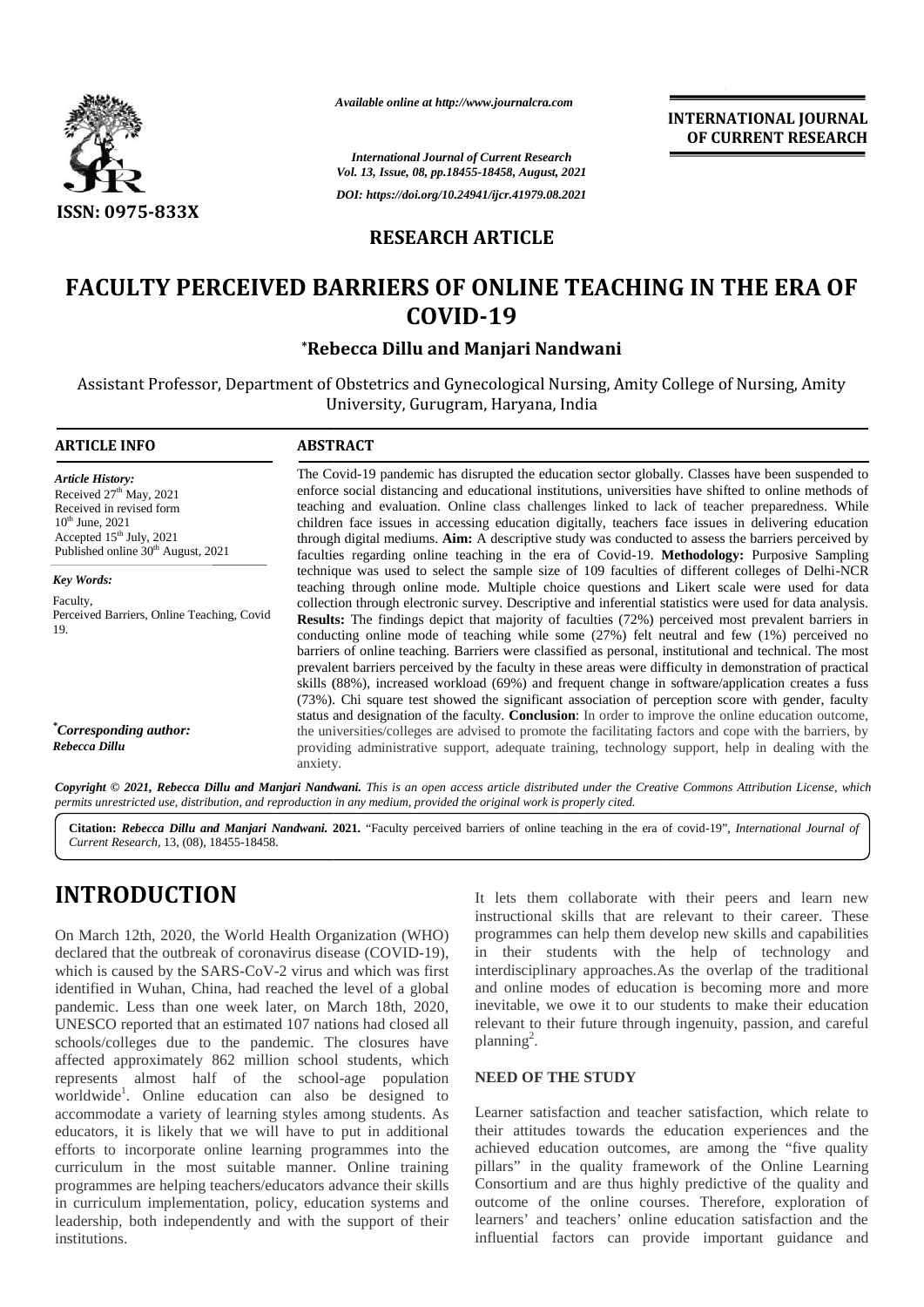reference for the improvement of the online education  $\mathbf{M}$ outcomes<sup>3</sup>. The Covid-19 pandemic has disrupted the education sector globally. Classes have been suspended to enforce social distancing and educational institutions, from schools to universities, have shifted to online methods of teaching and evaluation. Online teaching is something many institutions are contemplating, but do the Indians have the bandwidth for online learning? Preliminary data analysis indicates that online teaching is a hurdle for teachers as well. Online class challenges linked to lack of teacher preparedness. The online survey conducted by Learning Spiral showed that while children face issues in accessing education digitally, teachers face issues in delivering education through digital mediums. A staggering 84% of teachers reported facing challenges in delivering education digitally with close to half the teachers facing issues related to the internet both signal issues and data expenses. Two out of every five teachers lack the necessary devices to deliver education digitally; the situation is particularly grave in UP and Chhattisgarh where 80% and 67% of teachers respectively lack the requisite devices to deliver education online.

The challenges are directly linked to a lack of teacher preparedness -- less than 20% of teachers reported receiving orientation on delivering education digitally while in Bihar and Jharkhand, the figure was less than 5%.<sup>4</sup> Other than the technological issues various other hurdles faced during online classes were figuring out online class etiquette, parents hovering during online classes are an issue, maintaining discipline online is tough, etc.

Teachers mostly face challenges like lack of IT support, continuous technological changes, unequal access for all students, unoptimized software for mobile devices and security issues. Therefore this study sought to identify the most prevalent barriers to online instruction for the faculty as well as to identify prevalent barriers for faculty groups in an effort to inform administrative decisions concerning policy, training, and compensation as well as to facilitate involvement for specific types of online instructors. The results of this study may be of use to other institutions as they develop training programs and faculty recruitment strategies for online education to meet a growing demand for this type of instruction.<sup>5</sup>

## **STATEMENT OF THE PROBLEM**

A descriptive study to assess the faculty perceived barriers of online teaching in the era of covid-19, in selected colleges of Delhi-NCR with the following objective:

- To assess the faculty perceived barriers of online teaching in the era of covid-19, in selected colleges of Delhi-NCR.
- To find the association of perception score of faculties regarding the perceived barriers of online education with their selected demographic variables.

## **HYPOTHESIS**

**H1:** There will be a significant association of levels of faculty perceived barriers of online education with their selected variables at 0.05 level of significance.

# **MATERIAL AND METHODS**

A non-experimental study using Survey approach and descriptive research design was conducted for 109 faculties of different colleges of Delhi-NCR teaching through online mode. Purposive Sampling technique was used to select the study sample. A combination of Multiple-choice questions and Likert scale were used for taking information related to demographic profile and barriers perceived by the faculty respectively through electronic survey. Informed consent was taken from the study sample regarding their willingness to participate in the research study and the purpose for carrying out research study was explained to the participants. Confidentiality of the information of the sample was maintained. Data was analysed by descriptive and inferential statistics i.e., frequency and percentage distribution, mean percentage, median and chi square test.

## **RESULTS**

Frequency and percentage distribution of faculty revealed that maximum faculty (90%) were in the age group of 22-41 years, The faculty 47% were in the age group between 42 to 51 years while very few 3% of the faculty were between 52 to 61 years of age. Most (85%) of the faculty were female while few (15%) were male. The results indicated that most of the faculty (70%) had professional qualification till post-graduation, some (15%) were graduate, 14% had doctoral qualification while only one faculty had the professional qualification till post doctoral level. Majority (87%) of the faculty were teaching full time , percent of the faculty were teaching as part-time while very few 6% of the faculty were teaching on tenure basis in their respective universities. The data further shows maximum number of the faculty (49%) were lecturer/ tutor, some faculty (30%) were working as assistant professor, 9% of the faculty were working on the designation of associate professor, 8% of the faculty were working as instructor, while very few faculties (4%) were working on the designation of professor. The results showed that most (40%) of the faculty had 1 to 5 years of work experience, some (35%) of the faculty had the work experience of 6 to 10 years, 21% of the faculty had the experience of more than 10 years while very few (4%) faculty had less than one year of work experience. Maximum (66%) of the study sample had not taken any online courses while few (34%) of the faculty had taken online courses.



The data in the Figure 1 indicates that the majority (79%) of the faculty faced the most prevalent barriers during online teaching, some of the faculty (27%) felt moderate barriers while only 1% of faculty had not perceived any barriers of online education in the era of Covid 19.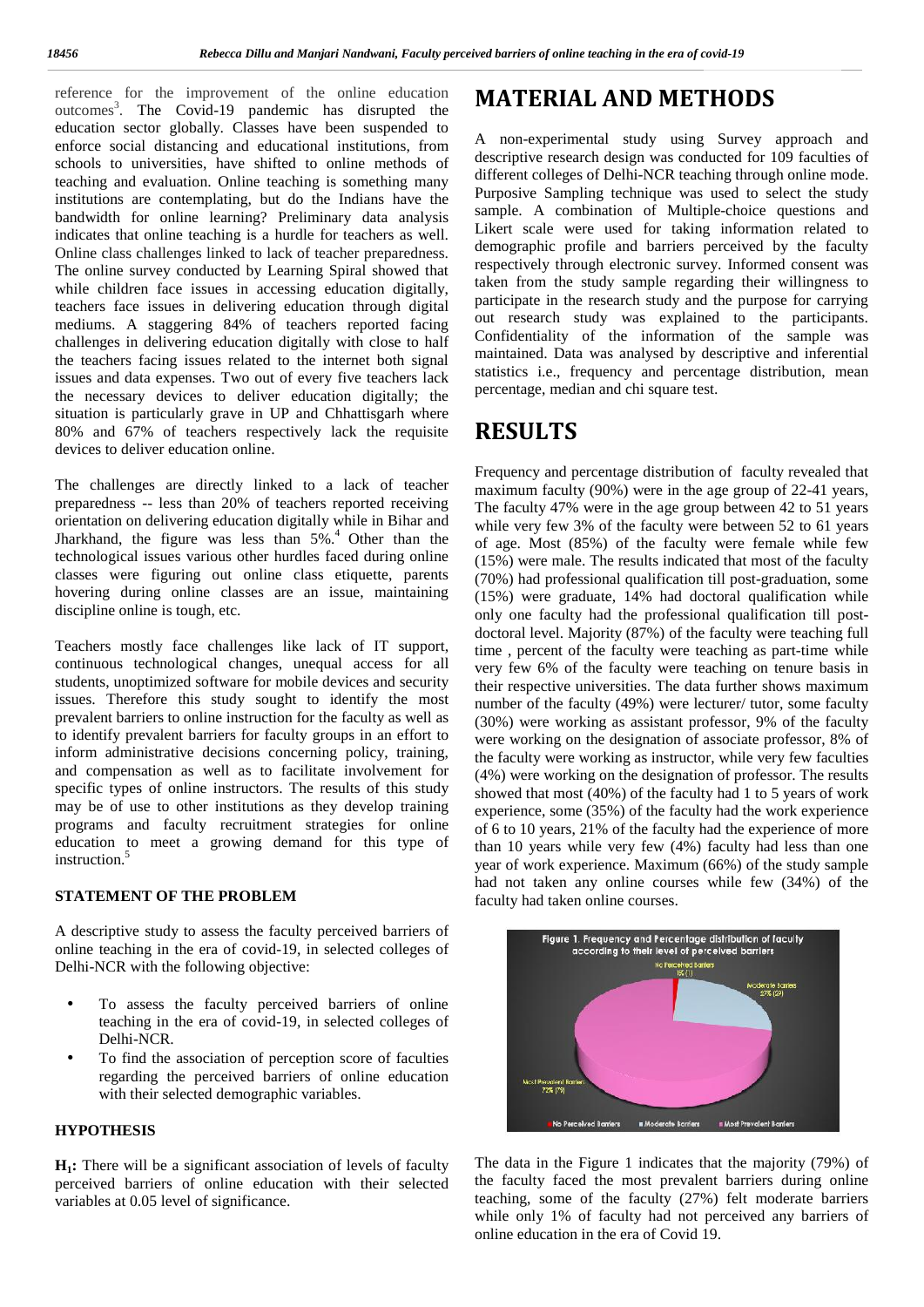Table 1. Mean, Median, Standard Deviation and Range of **Perception Score of Faculty Perceived barriers of online education**

|                               |    |                                                          | $N = 109$                                                          |      |      |                                                                               |
|-------------------------------|----|----------------------------------------------------------|--------------------------------------------------------------------|------|------|-------------------------------------------------------------------------------|
| <b>Descriptive Statistics</b> |    |                                                          | Range                                                              | Mean | SD   | Median                                                                        |
|                               |    | Perception Score                                         | $6 - 28$                                                           | 21   | 4.78 | 22                                                                            |
|                               |    | Maximum score: 28, Minimum score: 0                      |                                                                    |      |      |                                                                               |
|                               |    |                                                          |                                                                    |      |      |                                                                               |
|                               |    | Figure 2. Area wise Mean percentage of Faculty Perceived |                                                                    |      |      |                                                                               |
|                               |    |                                                          | barriers of online education                                       |      |      |                                                                               |
|                               | 80 | 78.57%                                                   | <b>CONTRACTORS OF REAL PROPERTY IN A REPORT OF A REAL PROPERTY</b> |      |      |                                                                               |
|                               | 78 |                                                          |                                                                    |      |      | <b>CONTRACTOR</b> CONTRACTOR                                                  |
|                               | 74 |                                                          |                                                                    | 75%  |      | a providence and a providence of the control of the control of the control of |
|                               | 74 |                                                          |                                                                    |      |      |                                                                               |
|                               | 72 |                                                          |                                                                    |      |      |                                                                               |
|                               | 70 |                                                          |                                                                    |      |      |                                                                               |
|                               | 68 |                                                          |                                                                    |      |      | 66.66%                                                                        |
|                               | 68 |                                                          |                                                                    |      |      |                                                                               |
|                               | 64 |                                                          |                                                                    |      |      |                                                                               |
|                               | 62 |                                                          |                                                                    |      |      |                                                                               |
|                               |    |                                                          |                                                                    |      |      |                                                                               |

**Institutional Barriers** 

**Technical Barriers** 

The data in the table 1 indicates that the mean of the perception score of faculty was 21 with the score of range between 6 to 28. The standard deviation of the perception score of the faculty was 4.78 while the median of the score of the faculty perceived barriers of online education was 22. The data in the Figure 2 indicates various types of Faculty perceived barriers of online education in the era of Covid 19. Based on the calculated mean percentage, faculty perceived personal barriers had the highest (I) rank, the institutional barriers had the II rank while the technical barriers received by the faculty during online education had the lowest (III) rank. Therefore, the data in the table 4 depicted that the personal barriers were found to be the most prevalent barriers perceived by the faculty during online education followed by institutional

Personal Barriers

practical practical (88%), lack of visual cues from the students (87%) and lack of bond in mentor mentee relation (83%). Some of the faculty had not perceived barriers of anxiety in using new tools for online teaching (34%). In the institutional barriers, the most prevalent barriers perceived by the faculty during online education were increased workload (70%) and lack of policies or standards for online courses (67%) while some of the faculty felt the moderate barriers like in adequate instructor training in conducting online education (37%). In the technical barriers most of the faculty (74%) perceived the most prevalent barriers like frequent change in the software or application creates a fuss and some (59%) of the faculty felt the frequent technology failures as the most prevalent barrier during online education whereas some of the faculty perceived moderate barriers in the technical area like in adequate technology support while co (28%) conducting online education. Therefore, the data in the table 3 indicates that maximum number of the faculty perceived the personal barriers were the most prevalent barriers and the most affected area while conducting online education as compared to the institutional and technical barriers. The results also indicated chi-square value computed to determine the association between the levels of perceived barriers and the various selected variables of the faculty. The result depicts that there was not a significant association between the scores of perceived barriers and Age (4.678), Professional qualification (11.97), Work experience (3.754) and taken any online course (1.415) while there was a significant association between the score of perceived barriers and Gender (6.22, p value 0.044), Faculty status (12.894, p value 0.011) and Designation of the faculty (18.526, p value 0.017) at 0.5 level of significance therefore null hypothesis H01 is rejected research hypothesis H1 is accepted. This means that the gender, faculty status and designation of the faculty had the major impact on their perceived barriers of online education.

 $N=109$ 

| Table 2. Item wise frequency and percentage of Faculty Perceived barriers of online education |  |
|-----------------------------------------------------------------------------------------------|--|
|                                                                                               |  |

| Q No. | <b>Ouestions</b>                                    | Agree     |                    | Neutral   |                    | Disagree  |                    |
|-------|-----------------------------------------------------|-----------|--------------------|-----------|--------------------|-----------|--------------------|
|       |                                                     | frequency | Percentage<br>(% ) | frequency | Percentage<br>(% ) | Frequency | Percentage<br>(% ) |
| 1.    | PERSONAL BARRIERS                                   |           |                    |           |                    |           |                    |
|       | Difficulty in Evaluation of assignments/test papers | 75        | 69                 | 22        | 20                 | 12        | 11                 |
| 2.    | Lack of Bond in Mentor-mentee Relation              | 91        | 83                 | 12        | 11                 | 6         | 6                  |
| 3.    | Lack of Visual Cues from Student                    | 95        | 87                 | 8         |                    | 6         | 6                  |
| 4.    | Difficulty in demonstration of Practical Skills     | 96        | 88                 | 8         | $\mathbf{r}$       | 5         | 5                  |
| 5.    | Lack of Control over students                       | 78        | 71                 | 16        | 15                 | 15        | 14                 |
| 6.    | Anxiety in using new tools for online teaching      | 38        | 35                 | 34        | 31                 | 37        | 34                 |
| 7.    | Difficulty in Time Management                       | 65        | 60                 | 21        | 19                 | 23        | 21                 |
| 8.    | <b>INSTITUTIONAL BARRIERS</b>                       | 73        | 67                 | 22        | 20                 | 14        | 13                 |
|       | Lack of Policies or standards for online courses    |           |                    |           |                    |           |                    |
| 9.    | Online work not valued for promotion and tenure     | 66        | 61                 | 23        | 21                 | 20        | 18                 |
| 10.   | Inadequate Instructor Training                      | 47        | 43                 | 40        | 37                 | 22        | 20                 |
| 11.   | Increased Workload                                  | 76        | 70                 | 19        | 17                 | 14        | 13                 |
| 12.   | <b>TECHNICAL BARRIERS Inadequate Technology</b>     | 56        | 51                 | 30        | 28                 | 23        | 21                 |
|       | Support                                             |           |                    |           |                    |           |                    |
| 13.   | <b>Frequent Technology Failures</b>                 | 64        | 59                 | 27        | 25                 | 18        | 16                 |
| 14.   | Frequent change in software/Application creates a   | 80        | 74                 | 20        | 18                 | 9         | 8                  |
|       | fuss                                                |           |                    |           |                    |           |                    |

barriers while the faculty faced the least barriers in the technical area as compared to the personal and institutional barriers. The data in the table 3 identifies three types of faculty perceived barriers of online education that is personal barriers, institutional barriers, and technical barriers. In all the three types of barriers, the faculty perceived the barriers of the most prevalent nature while conducting online education for the students. In the personal barriers, the most prevalent barriers faced by the faculty were difficulty in demonstration of

# **DISCUSSION**

The present study shows that majority (47%) of the faculty were in the age group of 32- 41 years of age, majority (87%) of the faculty were working as full-time faculty and most (72%) of the faculty had not taken any online course which is in accordance with the findings of the study conducted by Steven A.